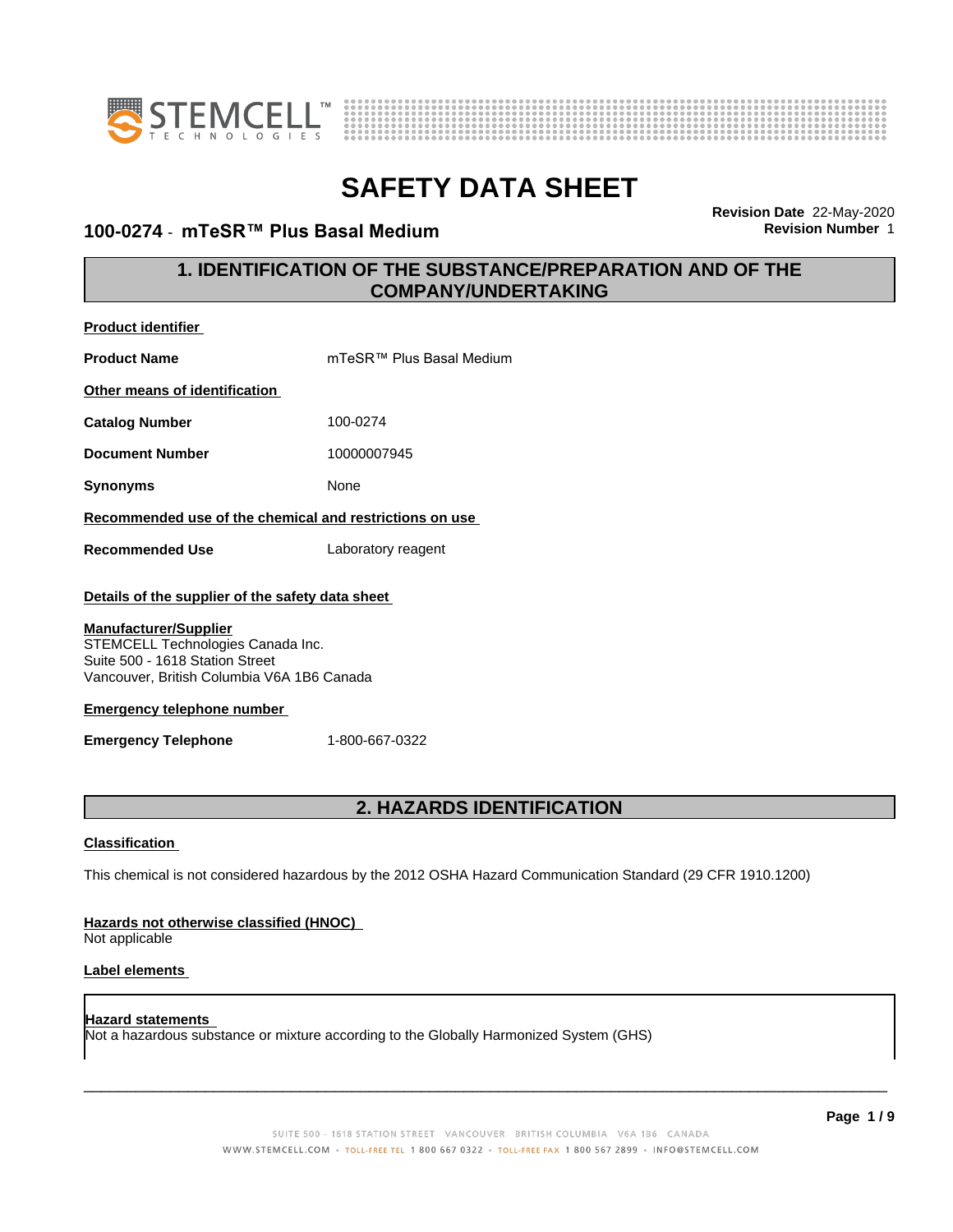



### \_\_\_\_\_\_\_\_\_\_\_\_\_\_\_\_\_\_\_\_\_\_\_\_\_\_\_\_\_\_\_\_\_\_\_\_\_\_\_\_\_\_\_\_\_\_\_\_\_\_\_\_\_\_\_\_\_\_\_\_\_\_\_\_\_\_\_\_\_\_\_\_\_\_\_\_\_\_\_\_\_\_\_\_\_\_\_\_\_\_\_\_\_ **Revision Date** 22-May-2020 **100-0274 ⋅ mTeSR™ Plus Basal Medium Revision Number** 1

The product contains no substances which at their given concentration, are considered to be hazardous to health.

**Appearance Clear <b>Physical state** Liquid

**Odor** No information available

**Other Information** Not applicable

**Unknown acute toxicity 2.58E-06 %** of the mixture consists of ingredient(s) of unknown toxicity 7.58E-06 % of the mixture consists of ingredient(s) of unknown acute oral toxicity

7.58E-06 % of the mixture consists of ingredient(s) of unknown acute dermal toxicity

7.58E-06  $%$  of the mixture consists of ingredient(s) of unknown acute inhalation toxicity (gas)

7.58E-06 % of the mixture consists of ingredient(s) of unknown acute inhalation toxicity (vapor)

7.58E-06 % of the mixture consists of ingredient(s) of unknown acute inhalation toxicity (dust/mist)

### **3. COMPOSITION/INFORMATION ON INGREDIENTS**

#### **Substance**

Not applicable.

#### **Mixture**

Not a hazardous substance or mixture according to the Globally Harmonized System (GHS)

\*The exact percentage (concentration) of composition has been withheld as a trade secret.

#### **4. FIRST AID MEASURES**

#### **Description of first aid measures**

| <b>Inhalation</b>   | Remove to fresh air.                                                                                                    |
|---------------------|-------------------------------------------------------------------------------------------------------------------------|
| Eye contact         | Rinse thoroughly with plenty of water for at least 15 minutes, lifting lower and upper eyelids.<br>Consult a physician. |
| <b>Skin contact</b> | Wash skin with soap and water.                                                                                          |
| <b>Ingestion</b>    | Clean mouth with water and drink afterwards plenty of water.                                                            |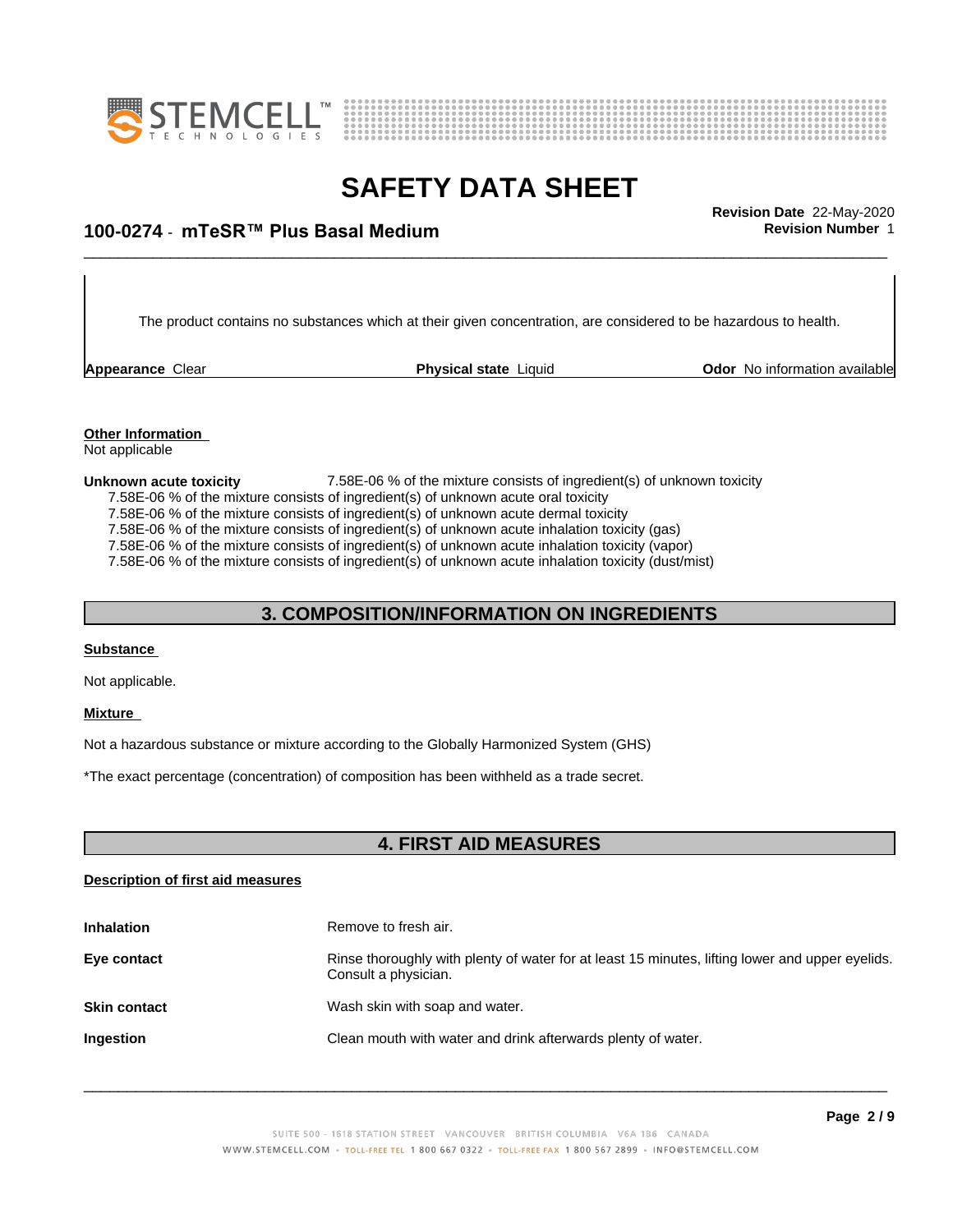



\_\_\_\_\_\_\_\_\_\_\_\_\_\_\_\_\_\_\_\_\_\_\_\_\_\_\_\_\_\_\_\_\_\_\_\_\_\_\_\_\_\_\_\_\_\_\_\_\_\_\_\_\_\_\_\_\_\_\_\_\_\_\_\_\_\_\_\_\_\_\_\_\_\_\_\_\_\_\_\_\_\_\_\_\_\_\_\_\_\_\_\_\_ **Revision Date** 22-May-2020 **100-0274 ⋅ mTeSR™ Plus Basal Medium Revision Number** 1

| Most important symptoms and effects, both acute and delayed                                               |                                                                                                                                       |  |
|-----------------------------------------------------------------------------------------------------------|---------------------------------------------------------------------------------------------------------------------------------------|--|
| <b>Symptoms</b>                                                                                           | No information available.                                                                                                             |  |
|                                                                                                           | Indication of any immediate medical attention and special treatment needed                                                            |  |
| Treat symptomatically.<br>Note to physicians                                                              |                                                                                                                                       |  |
|                                                                                                           | <b>5. FIRE-FIGHTING MEASURES</b>                                                                                                      |  |
|                                                                                                           |                                                                                                                                       |  |
| <b>Suitable Extinguishing Media</b>                                                                       | Use extinguishing measures that are appropriate to local circumstances and the<br>surrounding environment.                            |  |
| Unsuitable extinguishing media                                                                            | CAUTION: Use of water spray when fighting fire may be inefficient.                                                                    |  |
| Specific hazards arising from the<br>chemical                                                             | No information available.                                                                                                             |  |
| <b>Explosion data</b><br>Sensitivity to Mechanical Impact None.<br><b>Sensitivity to Static Discharge</b> | None.                                                                                                                                 |  |
| Special protective equipment for<br>fire-fighters                                                         | Firefighters should wear self-contained breathing apparatus and full firefighting turnout<br>gear. Use personal protection equipment. |  |

### **6. ACCIDENTAL RELEASE MEASURES**

#### **Personal precautions, protective equipment and emergency procedures**

| <b>Personal precautions</b>                          | Ensure adequate ventilation.                                                         |  |
|------------------------------------------------------|--------------------------------------------------------------------------------------|--|
|                                                      |                                                                                      |  |
| <b>Environmental precautions</b>                     |                                                                                      |  |
| <b>Environmental precautions</b>                     | See Section 12 for additional Ecological Information.                                |  |
| Methods and material for containment and cleaning up |                                                                                      |  |
| <b>Methods for containment</b>                       | Prevent further leakage or spillage if safe to do so.                                |  |
| Methods for cleaning up                              | Pick up and transfer to properly labeled containers.                                 |  |
| Prevention of secondary hazards                      | Clean contaminated objects and areas thoroughly observing environmental regulations. |  |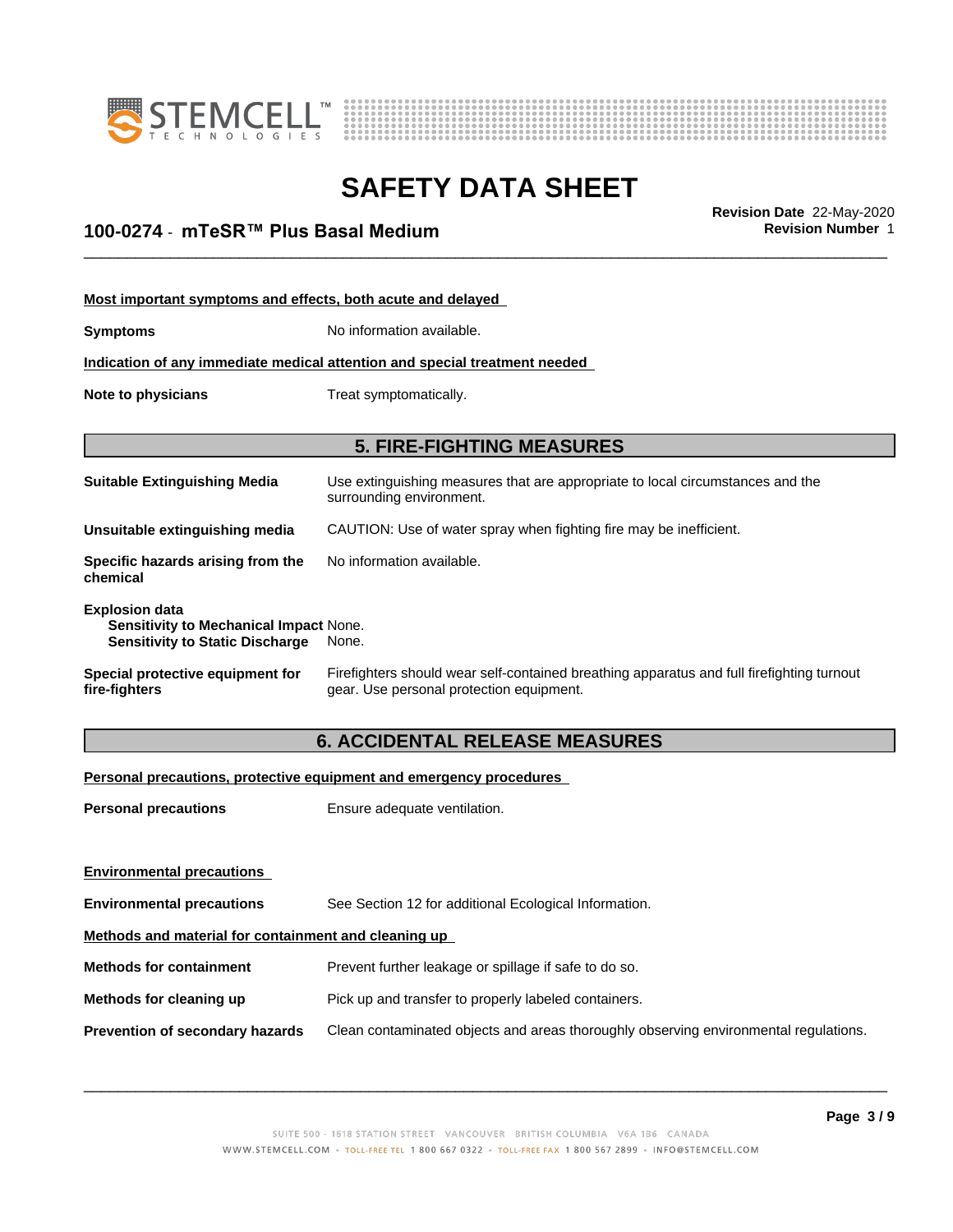



### \_\_\_\_\_\_\_\_\_\_\_\_\_\_\_\_\_\_\_\_\_\_\_\_\_\_\_\_\_\_\_\_\_\_\_\_\_\_\_\_\_\_\_\_\_\_\_\_\_\_\_\_\_\_\_\_\_\_\_\_\_\_\_\_\_\_\_\_\_\_\_\_\_\_\_\_\_\_\_\_\_\_\_\_\_\_\_\_\_\_\_\_\_ **Revision Date** 22-May-2020 **100-0274 ⋅ mTeSR™ Plus Basal Medium Revision Number** 1

|                                                              | 7. HANDLING AND STORAGE                                                                                                                                        |  |
|--------------------------------------------------------------|----------------------------------------------------------------------------------------------------------------------------------------------------------------|--|
| <b>Precautions for safe handling</b>                         |                                                                                                                                                                |  |
| Advice on safe handling                                      | Handle in accordance with good industrial hygiene and safety practice.                                                                                         |  |
| Conditions for safe storage, including any incompatibilities |                                                                                                                                                                |  |
| <b>Storage Conditions</b>                                    | Store in accordance with information listed on the Product Information Sheet (PIS).                                                                            |  |
|                                                              |                                                                                                                                                                |  |
|                                                              | 8. EXPOSURE CONTROLS/PERSONAL PROTECTION                                                                                                                       |  |
| <b>Control parameters</b>                                    |                                                                                                                                                                |  |
| <b>Exposure Limits</b>                                       | This product, as supplied, does not contain any hazardous materials with occupational<br>exposure limits established by the region specific regulatory bodies. |  |
| <b>Appropriate engineering controls</b>                      |                                                                                                                                                                |  |
| <b>Engineering controls</b>                                  | Showers<br>Eyewash stations<br>Ventilation systems.                                                                                                            |  |
|                                                              | Individual protection measures, such as personal protective equipment                                                                                          |  |
| <b>Eye/face protection</b>                                   | No special protective equipment required.                                                                                                                      |  |
| Skin and body protection                                     | No special protective equipment required.                                                                                                                      |  |
|                                                              | No protective equipment is needed under normal use conditions. If exposure limits are                                                                          |  |
| <b>Respiratory protection</b>                                | exceeded or irritation is experienced, ventilation and evacuation may be required.                                                                             |  |
| <b>General hygiene considerations</b>                        | Handle in accordance with good industrial hygiene and safety practice.                                                                                         |  |
|                                                              | <b>9. PHYSICAL AND CHEMICAL PROPERTIES</b>                                                                                                                     |  |

#### **Information on basic physical and chemical properties Physical state** Liquid Appearance **Clear**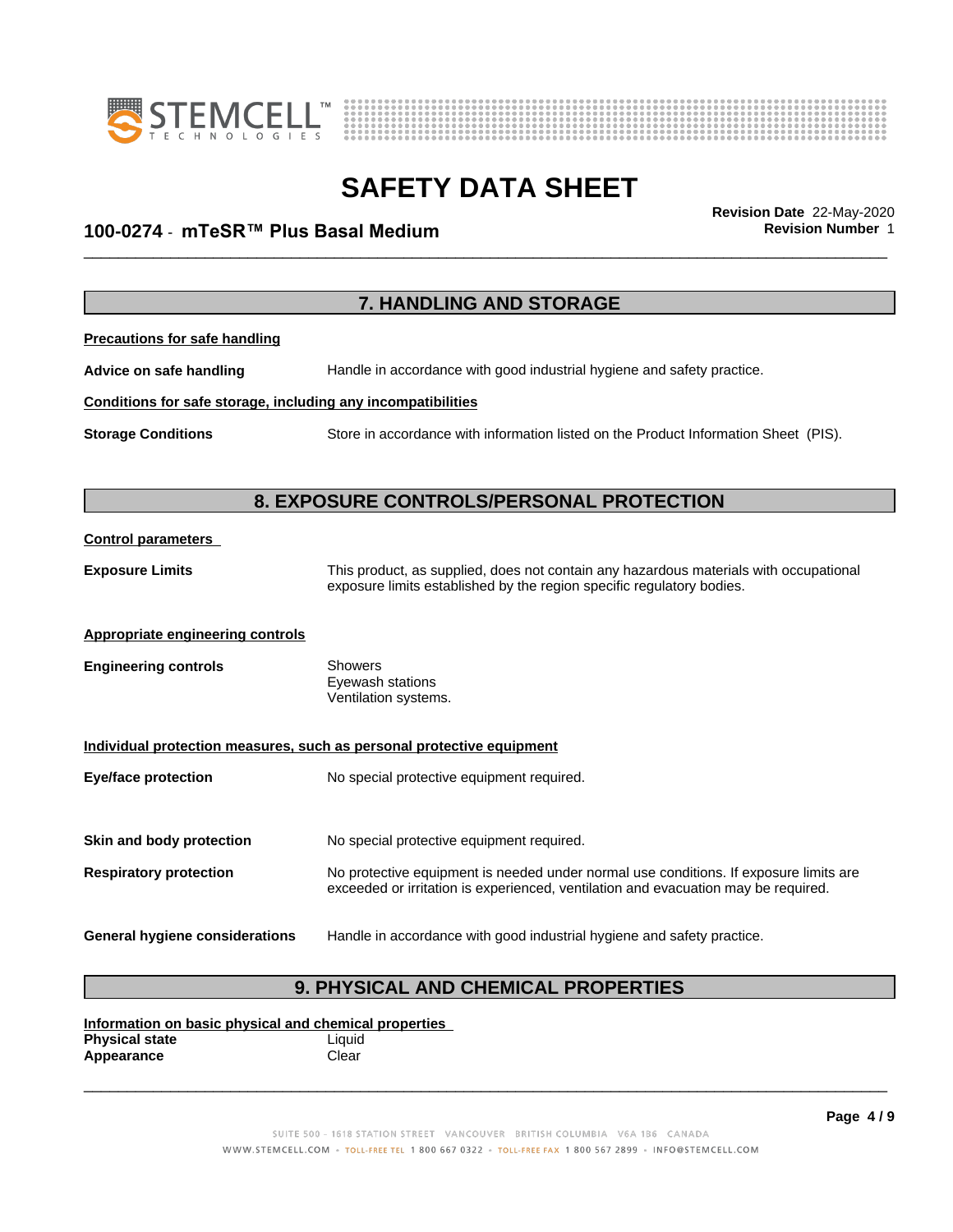



### \_\_\_\_\_\_\_\_\_\_\_\_\_\_\_\_\_\_\_\_\_\_\_\_\_\_\_\_\_\_\_\_\_\_\_\_\_\_\_\_\_\_\_\_\_\_\_\_\_\_\_\_\_\_\_\_\_\_\_\_\_\_\_\_\_\_\_\_\_\_\_\_\_\_\_\_\_\_\_\_\_\_\_\_\_\_\_\_\_\_\_\_\_ **Revision Date** 22-May-2020 **100-0274 ⋅ mTeSR™ Plus Basal Medium Revision Number** 1

| Color                            | red                                 |                  |  |
|----------------------------------|-------------------------------------|------------------|--|
| Odor                             | No information available            |                  |  |
| <b>Odor threshold</b>            | No information available            |                  |  |
| <b>Property</b>                  | <b>Values</b>                       | Remarks • Method |  |
| рH                               | No data available                   | None known       |  |
| Melting point / freezing point   | No data available                   | None known       |  |
| Boiling point / boiling range    | No data available                   | None known       |  |
| <b>Flash point</b>               | No data available                   | None known       |  |
| <b>Evaporation rate</b>          | No data available                   | None known       |  |
| Flammability (solid, gas)        | No data available                   | None known       |  |
| <b>Flammability Limit in Air</b> |                                     | None known       |  |
| <b>Upper flammability limit:</b> | No data available                   |                  |  |
| Lower flammability limit:        | No data available                   |                  |  |
| Vapor pressure                   | No data available                   | None known       |  |
| Vapor density                    | No data available                   | None known       |  |
| <b>Relative density</b>          | No data available                   | None known       |  |
| <b>Water solubility</b>          | No data available                   | None known       |  |
| Solubility in other solvents     | No data available                   | None known       |  |
| <b>Partition coefficient</b>     | No data available                   | None known       |  |
| <b>Autoignition temperature</b>  | No data available                   | None known       |  |
| <b>Decomposition temperature</b> | No data available                   | None known       |  |
| <b>Kinematic viscosity</b>       | No data available                   | None known       |  |
| <b>Dynamic viscosity</b>         | No data available                   | None known       |  |
| <b>Explosive properties</b>      | No information available            |                  |  |
| <b>Oxidizing properties</b>      | No information available            |                  |  |
| <b>Other Information</b>         |                                     |                  |  |
| <b>Softening point</b>           | No information available            |                  |  |
| <b>Molecular weight</b>          | No information available            |                  |  |
| Molecular formula                | No information available            |                  |  |
| <b>VOC Content (%)</b>           | No information available            |                  |  |
| <b>Liquid Density</b>            | No information available            |                  |  |
| <b>Bulk density</b>              | No information available            |                  |  |
|                                  | <b>10. STABILITY AND REACTIVITY</b> |                  |  |
| <b>Reactivity</b>                | No information available.           |                  |  |

| <b>Chemical stability</b>                                               | Stable under normal conditions.           |
|-------------------------------------------------------------------------|-------------------------------------------|
| <b>Possibility of hazardous reactions</b> None under normal processing. |                                           |
| <b>Conditions to avoid</b>                                              | None known based on information supplied. |
| Incompatible materials                                                  | None known based on information supplied. |
|                                                                         |                                           |

**Hazardous decomposition products** None known based on information supplied.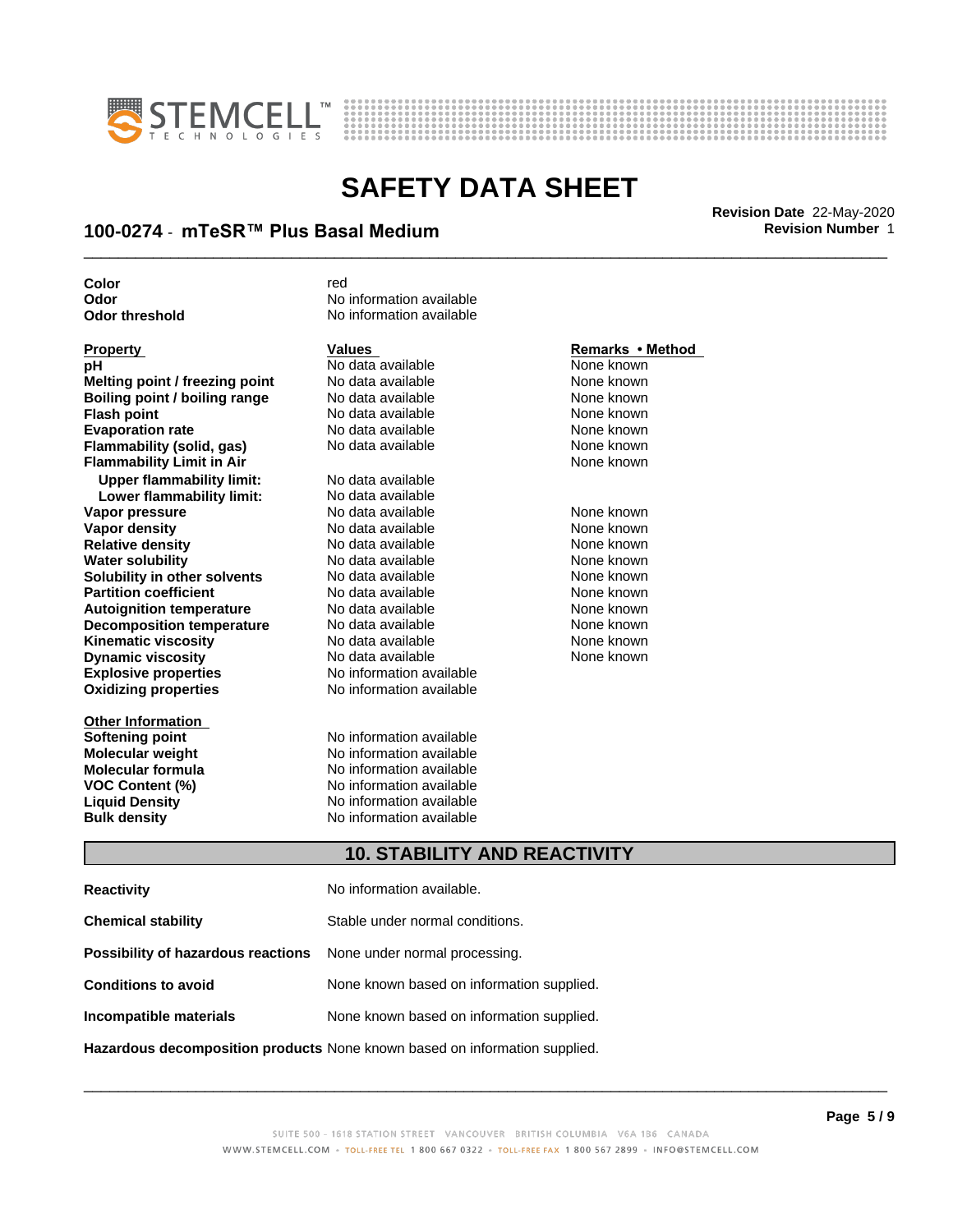



### \_\_\_\_\_\_\_\_\_\_\_\_\_\_\_\_\_\_\_\_\_\_\_\_\_\_\_\_\_\_\_\_\_\_\_\_\_\_\_\_\_\_\_\_\_\_\_\_\_\_\_\_\_\_\_\_\_\_\_\_\_\_\_\_\_\_\_\_\_\_\_\_\_\_\_\_\_\_\_\_\_\_\_\_\_\_\_\_\_\_\_\_\_ **Revision Date** 22-May-2020 **100-0274 ⋅ mTeSR™ Plus Basal Medium Revision Number** 1

### **11. TOXICOLOGICAL INFORMATION**

**Information on likely routes of exposure**

| <b>Product Information</b>                                                   |                                                                   |  |
|------------------------------------------------------------------------------|-------------------------------------------------------------------|--|
| <b>Inhalation</b>                                                            | Specific test data for the substance or mixture is not available. |  |
| Eye contact                                                                  | Specific test data for the substance or mixture is not available. |  |
| <b>Skin contact</b>                                                          | Specific test data for the substance or mixture is not available. |  |
| <b>Ingestion</b>                                                             | Specific test data for the substance or mixture is not available. |  |
| Symptoms related to the physical, chemical and toxicological characteristics |                                                                   |  |
| <b>Symptoms</b>                                                              | No information available.                                         |  |
|                                                                              |                                                                   |  |

#### **Numerical measures of toxicity**

#### **Acute toxicity**

#### **Unknown acute toxicity** 7.58E-06 % of the mixture consists of ingredient(s) of unknown toxicity 7.58E-06 % of the mixture consists of ingredient(s) of unknown acute oral toxicity

7.58E-06 % of the mixture consists of ingredient(s) of unknown acute dermal toxicity

7.58E-06 % of the mixture consists of ingredient(s) of unknown acute inhalation toxicity (gas)

7.58E-06 % of the mixture consists of ingredient(s) of unknown acute inhalation toxicity (vapor)

7.58E-06 % of the mixture consists of ingredient(s) of unknown acute inhalation toxicity (dust/mist)

#### **Delayed and immediate effects as well as chronic effects from short and long-term exposure**

| <b>Skin corrosion/irritation</b>  | No information available. |
|-----------------------------------|---------------------------|
| Serious eye damage/eye irritation | No information available. |
| Respiratory or skin sensitization | No information available. |
| Germ cell mutagenicity            | No information available. |
| Carcinogenicity                   | No information available. |
| <b>Reproductive toxicity</b>      | No information available. |
| STOT - single exposure            | No information available. |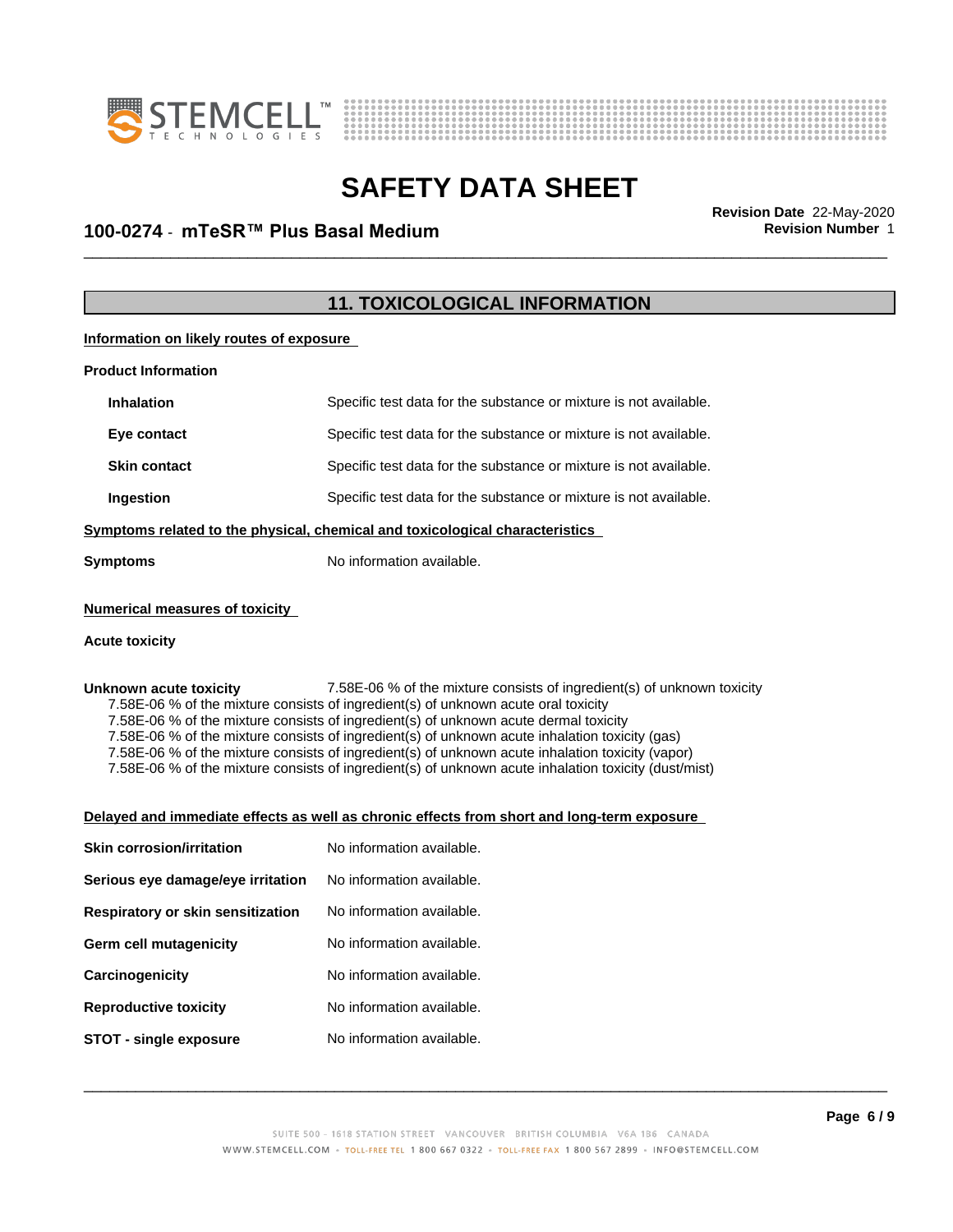



### \_\_\_\_\_\_\_\_\_\_\_\_\_\_\_\_\_\_\_\_\_\_\_\_\_\_\_\_\_\_\_\_\_\_\_\_\_\_\_\_\_\_\_\_\_\_\_\_\_\_\_\_\_\_\_\_\_\_\_\_\_\_\_\_\_\_\_\_\_\_\_\_\_\_\_\_\_\_\_\_\_\_\_\_\_\_\_\_\_\_\_\_\_ **Revision Date** 22-May-2020 **100-0274 ⋅ mTeSR™ Plus Basal Medium Revision Number** 1

#### **STOT** - **repeated exposure** No information available.

**Aspiration hazard** No information available.

### **12. ECOLOGICAL INFORMATION**

#### **Ecotoxicity** .

| Persistence and degradability | No information available.          |
|-------------------------------|------------------------------------|
| Bioaccumulation               | There is no data for this product. |
|                               |                                    |

**Other adverse effects** No information available.

## **13. DISPOSAL CONSIDERATIONS**

| Waste treatment methods                |                                                                                                                    |
|----------------------------------------|--------------------------------------------------------------------------------------------------------------------|
| Waste from residues/unused<br>products | Dispose of in accordance with local regulations. Dispose of waste in accordance with<br>environmental legislation. |
| <b>Contaminated packaging</b>          | Do not reuse empty containers.                                                                                     |

### **14. TRANSPORT INFORMATION**

| <u>DOT</u>  | Not regulated |
|-------------|---------------|
| <u>TDG</u>  | Not regulated |
| <b>MEX</b>  | Not regulated |
| ICAO (air)  | Not regulated |
| IATA        | Not regulated |
| <b>IMDG</b> | Not regulated |
| <b>RID</b>  | Not regulated |
|             |               |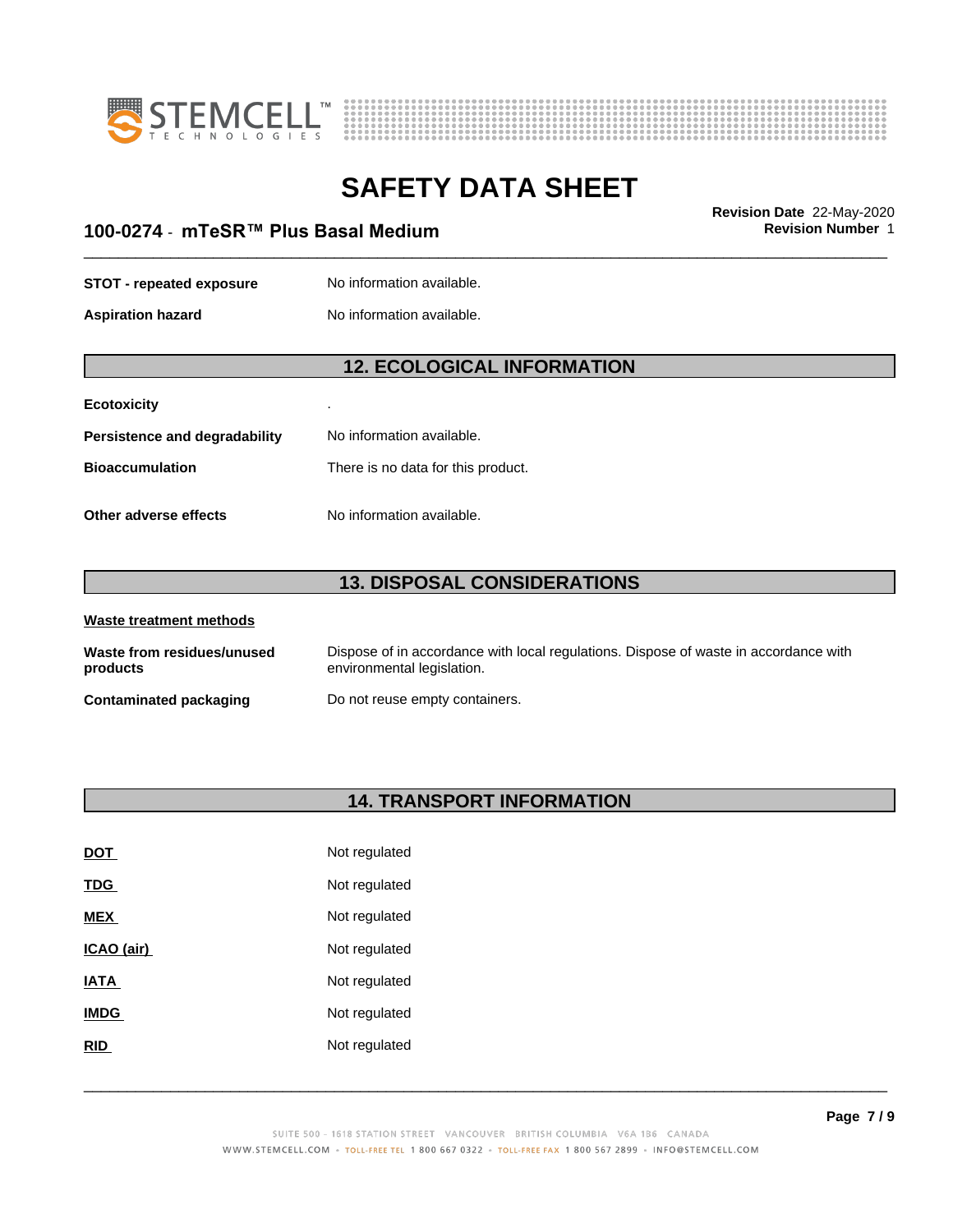



### \_\_\_\_\_\_\_\_\_\_\_\_\_\_\_\_\_\_\_\_\_\_\_\_\_\_\_\_\_\_\_\_\_\_\_\_\_\_\_\_\_\_\_\_\_\_\_\_\_\_\_\_\_\_\_\_\_\_\_\_\_\_\_\_\_\_\_\_\_\_\_\_\_\_\_\_\_\_\_\_\_\_\_\_\_\_\_\_\_\_\_\_\_ **Revision Date** 22-May-2020 **100-0274 ⋅ mTeSR™ Plus Basal Medium Revision Number** 1

**ADR** Not regulated

ADN Not regulated

#### **15. REGULATORY INFORMATION**

| <b>International Inventories</b> |                 |  |
|----------------------------------|-----------------|--|
| <b>TSCA</b>                      | Does not comply |  |
| <b>DSL/NDSL</b>                  | Does not comply |  |
| <b>EINECS/ELINCS</b>             | Does not comply |  |
| <b>ENCS</b>                      | Does not comply |  |
| <b>IECSC</b>                     | Does not comply |  |
| <b>KECL</b>                      | Does not comply |  |
| <b>PICCS</b>                     | Does not comply |  |
| <b>AICS</b>                      | Does not comply |  |
|                                  |                 |  |

 **Legend:**

 **TSCA** - United States Toxic Substances Control Act Section 8(b) Inventory

 **DSL/NDSL** - Canadian Domestic Substances List/Non-Domestic Substances List

 **EINECS/ELINCS** - European Inventory of Existing Chemical Substances/European List of Notified Chemical Substances

 **ENCS** - Japan Existing and New Chemical Substances

 **IECSC** - China Inventory of Existing Chemical Substances

 **KECL** - Korean Existing and Evaluated Chemical Substances

 **PICCS** - Philippines Inventory of Chemicals and Chemical Substances

 **AICS** - Australian Inventory of Chemical Substances

#### **US Federal Regulations**

#### **SARA 313**

Section 313 of Title III of the Superfund Amendments and Reauthorization Act of 1986 (SARA). This product does not contain any chemicals which are subject to the reporting requirements of the Act and Title 40 of the Code of Federal Regulations, Part 372.

| <b>SARA 311/312 Hazard Categories</b> |  |  |  |  |
|---------------------------------------|--|--|--|--|
|                                       |  |  |  |  |

| Acute health hazard               | No |
|-----------------------------------|----|
| <b>Chronic Health Hazard</b>      | N٥ |
| Fire hazard                       | N٥ |
| Sudden release of pressure hazard | No |
| <b>Reactive Hazard</b>            | N٥ |

#### **CWA** (Clean Water Act)

This product does not contain any substances regulated as pollutants pursuant to the Clean Water Act (40 CFR 122.21 and 40 CFR 122.42).

#### **CERCLA**

This material, as supplied, does not contain any substances regulated as hazardous substances under the Comprehensive Environmental Response Compensation and Liability Act (CERCLA) (40 CFR 302) or the Superfund Amendments and Reauthorization Act (SARA) (40 CFR 355). There may be specific reporting requirements at the local, regional, or state level pertaining to releases of this material.